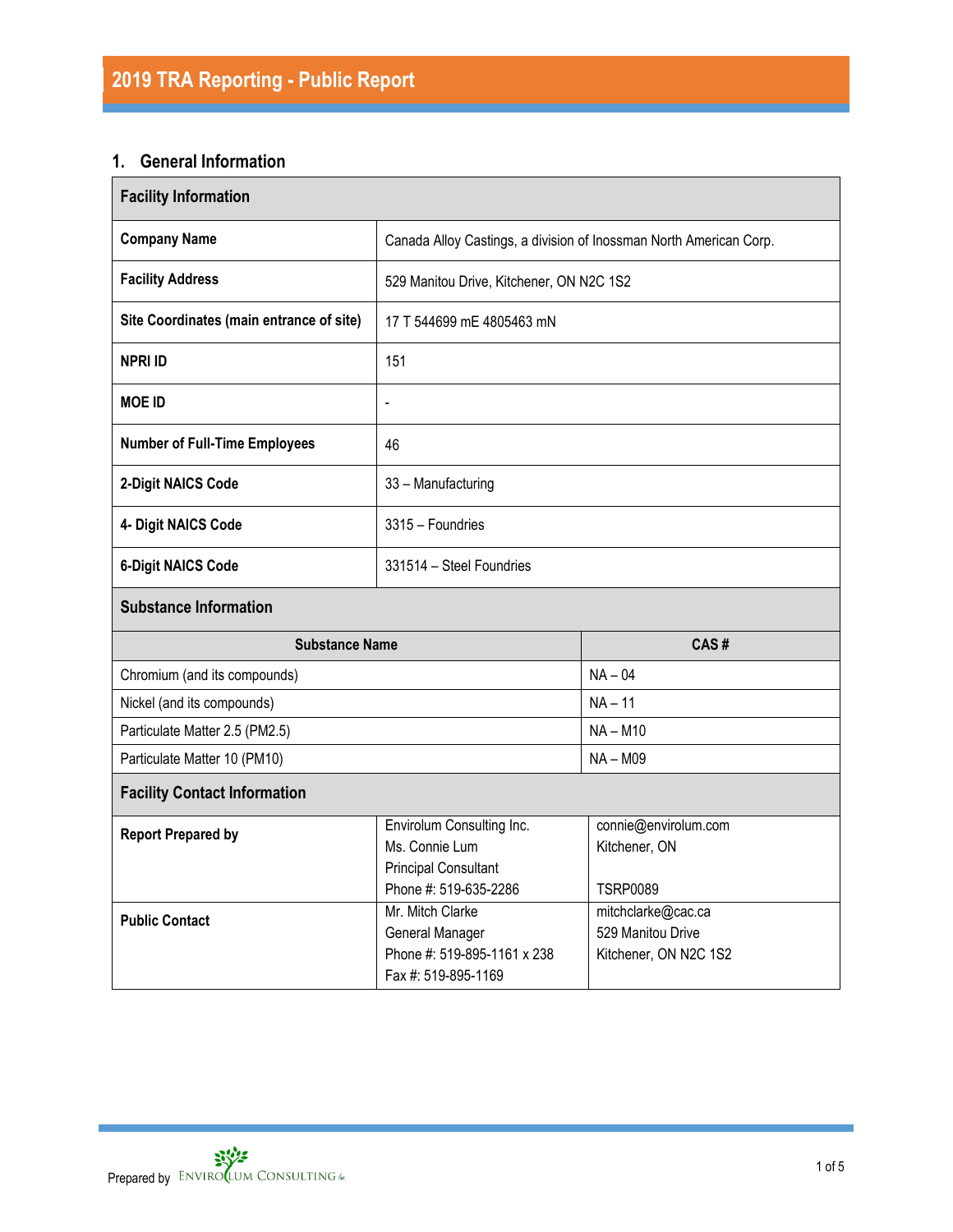## **2. Toxic Substance Accounting Summary**

Facility-wide Amounts of Toxic Substances Reported for 2019:

| <b>Substance Name</b>          | <b>Used</b> | <b>Created</b> | <b>Contained In</b><br><b>Product</b> | <b>Release</b><br>to Air | Disposed /<br><b>Recycled</b> |
|--------------------------------|-------------|----------------|---------------------------------------|--------------------------|-------------------------------|
| Chromium (and its compounds)   | 10 to 100   |                | 10 to 100                             | $0$ to 1                 | 1 to 10                       |
| Nickel (and its compounds)     | 10 to 100   |                | 10 to 100                             | $0$ to 1                 | 1 to 10                       |
| Particulate Matter 2.5 (PM2.5) |             | 0 to 1         | $-$                                   | $0$ to 1                 | --                            |
| Particulate Matter 10 (PM10)   |             | 1 to 10        | $-$                                   | 1 to 10                  | --                            |

**NOTE:** Units are expressed in tonnes, unless otherwise indicated. '-- ' indicates not applicable.

## **3. Quantification Comparison to Previous Year**

### 3.1 Chromium (and its compounds)

|                                 | <b>Unit</b>    | 2019      | 2018      | Change<br>(Unit) | Change<br>$(\%)$ | <b>Rationale for Change</b> |
|---------------------------------|----------------|-----------|-----------|------------------|------------------|-----------------------------|
| Used                            | Tonnes         | 10 to 100 | 10 to 100 | 1 10 to 100      | <b>149.1</b>     | Increased production.       |
| Created                         |                | --        |           | --               | --               |                             |
| <b>Contained In Product</b>     | Tonnes         | 10 to 100 | 10 to 100 | 1 10 to 100      | 159.3            |                             |
| Release to Air                  | Tonnes         | $0$ to 1  | $0$ to 1  | 10 to 1          | <b>129.4</b>     |                             |
| Release to Water                | --             | --        | --        | --               | --               |                             |
| On-site Disposal                |                | --        |           | --               | --               |                             |
| <b>Transferred for Disposal</b> | $\overline{a}$ | --        | --        | --               | --               |                             |
| Transferred for<br>Recycling    | Tonnes         | 1 to 10   | 1 to 10   | 1 1 to 10        | 1 24.8           |                             |

## 3.2 Nickel (and its compounds)

|                                 | <b>Unit</b> | 2019      | 2018      | Change<br>(Unit) | Change<br>$(\%)$ | <b>Rationale for Change</b> |
|---------------------------------|-------------|-----------|-----------|------------------|------------------|-----------------------------|
| Used                            | Tonnes      | 10 to 100 | 10 to 100 | 1 1 to 10        | 1 25.6           | Increased production.       |
| Created                         |             |           |           |                  |                  |                             |
| <b>Contained In Product</b>     | Tonnes      | 10 to 100 | 10 to 100 | 1 1 to 10        | <b>t</b> 22.0    |                             |
| Release to Air                  | Tonnes      | $0$ to 1  | $0$ to 1  | 10 to 1          | <b>t</b> 16.5    |                             |
| Release to Water                | --          | --        | --        | --               | --               |                             |
| On-site Disposal                | --          | --        | --        | --               | --               |                             |
| <b>Transferred for Disposal</b> |             | --        | --        |                  |                  |                             |
| Transferred for<br>Recycling    | Tonnes      | 1 to 10   | 1 to 10   | 1 1 to 10        | <b>135.1</b>     |                             |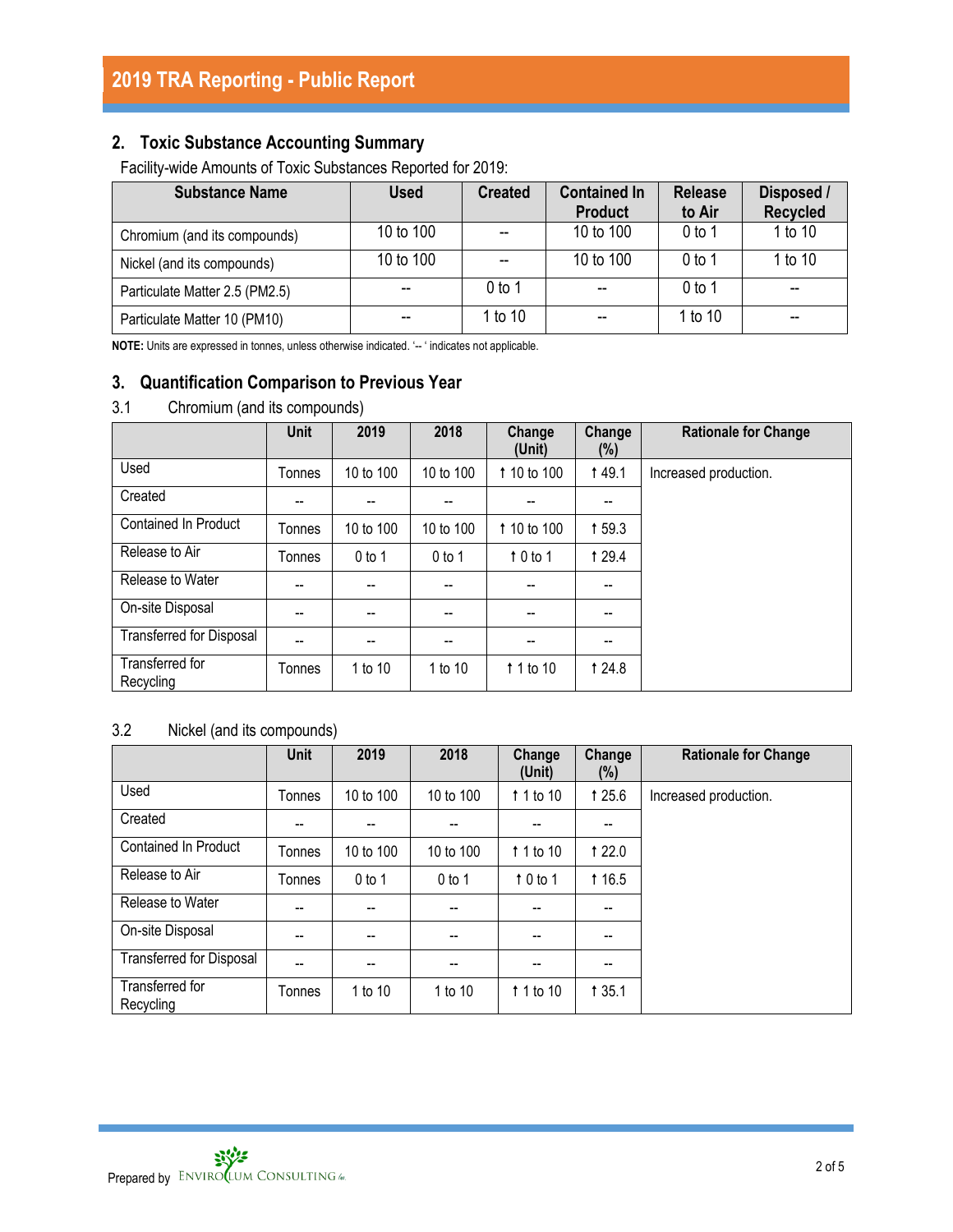# **2019 TRA Reporting - Public Report**

#### 3.3 Particulate Matter (PM2.5)

|                                 | <b>Unit</b>    | 2019     | 2018     | Change<br>(Unit)         | Change<br>$(\%)$                      | <b>Rationale for Change</b> |
|---------------------------------|----------------|----------|----------|--------------------------|---------------------------------------|-----------------------------|
| Used                            | --             | --       | --       | $-$                      | $\overline{\phantom{a}}$              |                             |
| Created                         | Tonnes         | $0$ to 1 | $0$ to 1 | 10 to 1                  | 15.5                                  | No significant change.      |
| <b>Contained In Product</b>     | --             | --       |          | --                       | $- -$                                 |                             |
| Release to Air                  | Tonnes         | $0$ to 1 | $0$ to 1 | 10 to 1                  | 15.5                                  |                             |
| Release to Water                | $-$            | $- -$    | --       | $\overline{\phantom{a}}$ | $\overline{\phantom{a}}$              |                             |
| On-site Disposal                | --             | --       |          | $- -$                    | $- -$                                 |                             |
| <b>Transferred for Disposal</b> | $\overline{a}$ | --       | --       | $-$                      | $-$                                   |                             |
| Transferred for<br>Recycling    | --             | --       | --       | $- -$                    | $\hspace{0.05cm}$ – $\hspace{0.05cm}$ |                             |

#### 3.4 Particulate Matter (PM10)

|                              | Unit   | 2019                     | 2018                     | Change<br>(Unit)         | Change<br>$(\%)$                      | <b>Rationale for Change</b> |
|------------------------------|--------|--------------------------|--------------------------|--------------------------|---------------------------------------|-----------------------------|
| Used                         | --     | $-$                      | $\hspace{0.05cm}$        | $\overline{\phantom{a}}$ | $\overline{\phantom{a}}$              |                             |
| Created                      | Tonnes | 1 to 10                  | $0$ to 1                 | 10 to 1                  | 15.5                                  | No significant change.      |
| <b>Contained In Product</b>  | --     | --                       | --                       | --                       | $\hspace{0.05cm}$ – $\hspace{0.05cm}$ |                             |
| Release to Air               | Tonnes | 1 to 10                  | $0$ to 1                 | $\uparrow$ 0 to 1        | 15.5                                  |                             |
| Release to Water             | --     | $-$                      |                          | $\overline{\phantom{a}}$ | $-$                                   |                             |
| On-site Disposal             | --     | $\overline{\phantom{a}}$ | $\overline{\phantom{a}}$ | $\overline{\phantom{a}}$ | $\overline{\phantom{a}}$              |                             |
| Transferred for Disposal     | --     | $- -$                    |                          | $- -$                    | --                                    |                             |
| Transferred for<br>Recycling | --     | --                       |                          | --                       | --                                    |                             |

#### **4. Objectives**

Canada Alloy Castings prides itself on technological innovation in order to produce high quality products in an environmentally responsible manner. This plan will determine the technical and economic feasibility of each identified option to determine which, if any, are viable for implementation at this time. As part of the continuous improvement practices at the facility, technical advances will be monitored for new opportunities for reduction.

### **5. Progress in Implementing Plan**

This section does not apply since no feasible reduction options are available for implementation at this time.

For information on on-site releases from the facility, as well as disposal and off-site recycling information please refer to National Pollutant Release Inventory's website: [http://www.ec.gc.ca/inrp-npri/.](http://www.ec.gc.ca/inrp-npri/)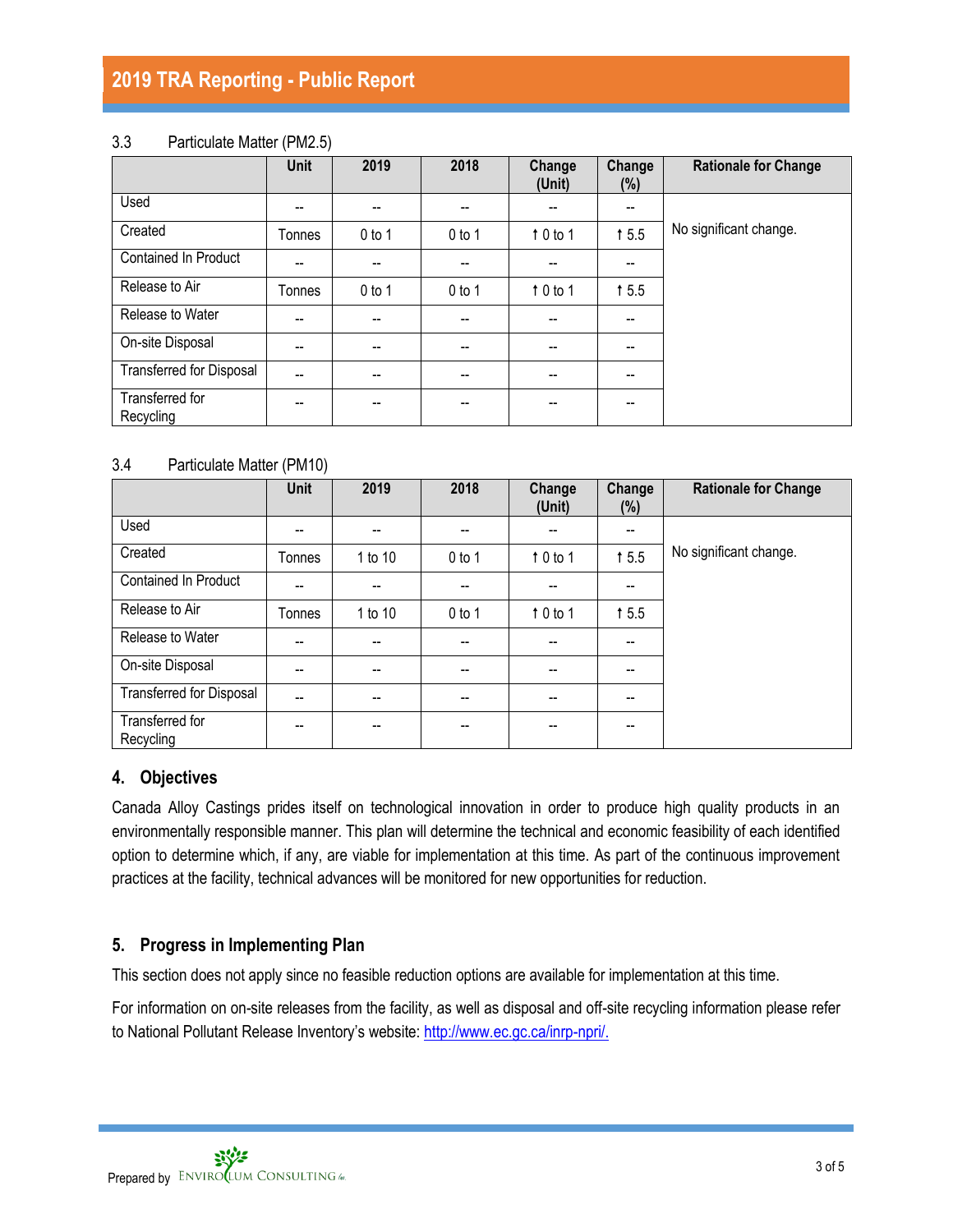# **2019 TRA Reporting - Public Report**

#### **6. Highest Ranking Certification**

*The original copy of the signed certification of the annual report is kept on file at the facility.*

#### - ON MECP TRA - Electronic Certification Statement

**Annual Report Certification Statement** 

As of 2020-07-19, I, Mitch Clarke, certify that I have read the reports on the toxic substance reduction plans for the toxic substances referred to below and am familiar with their contents, and to my knowledge the information contained in the reports is factually accurate and the reports comply with the Toxics Reduction Act, 2009 and Ontario Regulation 455/09 (General) made under that Act.

| <b>TRA Substance List*</b>    |                                                     |  |
|-------------------------------|-----------------------------------------------------|--|
| <b>CAS RN</b>                 | Substance Name                                      |  |
| $NA - 04$                     | Chromium (and its compounds)                        |  |
| $NA - 11$                     | Nickel (and its compounds)                          |  |
| <b>NA - M09</b>               | PM10 - Particulate Matter <= 10<br>Microns          |  |
| <b>NA - M10</b>               | $PM2.5$ - Particulate Matter $\lt$ = 2.5<br>Microns |  |
| <b>Company Name</b>           |                                                     |  |
| Inossman North American Corp. |                                                     |  |
| lighest Ranking Employee      |                                                     |  |
| Mitch Clarke                  |                                                     |  |

Website address where the Annual Report is posted for the public

https://www.envirolum.com/canada-alloy-castings.html

I, the highest ranking employee, agree with the certification statement(s) above and acknowledge that by checking the box I  $\overline{\mathcal{L}}$ am electronically signing the statement(s). I also acknowledge that by pressing the 'Save/Continue' button I am submitting the facility record(s)/report(s) for the identified facility to the Director under the Toxics Reduction Act, 2009. I also acknowledge that the Toxics Reduction Act, 2009 and Ontario Regulation 455/09 provide the authority to the Director under the Act to make certain information as specified in subsection 27(5) of Ontario Regulation 455/09 available to the public. \*

#### - Reports included with Submission

#### **List of Reports**

 $\epsilon$ 

| Period | <b>Facility</b>          | <b>Prov</b> | City      | <b>Application Programs</b> |
|--------|--------------------------|-------------|-----------|-----------------------------|
| 2019   | CANADA ALLOY<br>CASTINGS | Ontario     | Kitchener | NPRI, ON MECP TRA           |

Note: If there is a change in the contact information for the facility, a change in the owner or operator of the facility, if operations at the facility are terminated, or if information submitted for any previous year was mistaken or inaccurate, please update this information through SWIM or by contacting the National Pollutant Release Inventory directly.